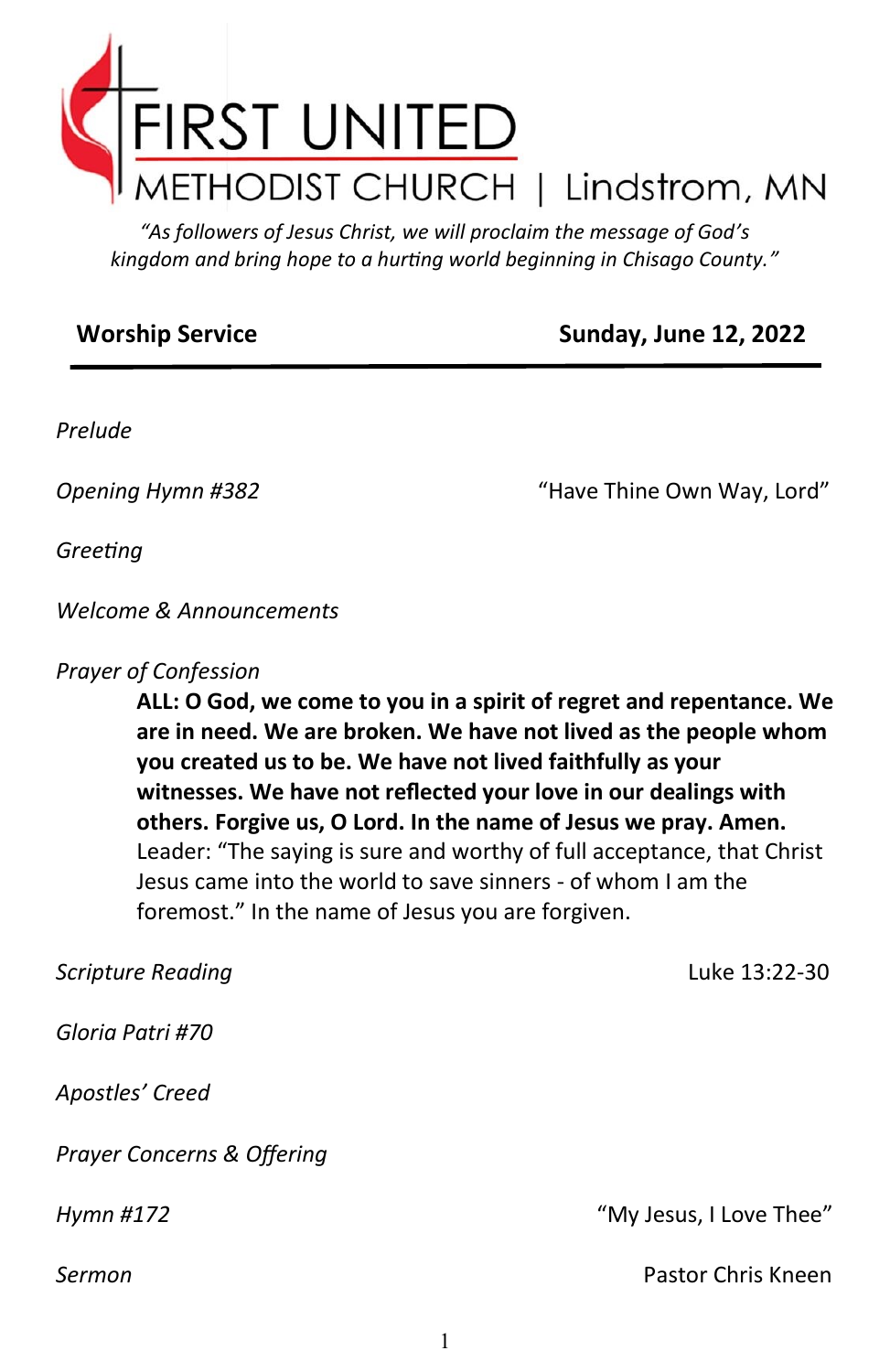*Communion & Lord's Prayer* 

*Closing Hymn #404 "Every Time I Feel the Spirit"*

*Benediction* 

*Postlude*

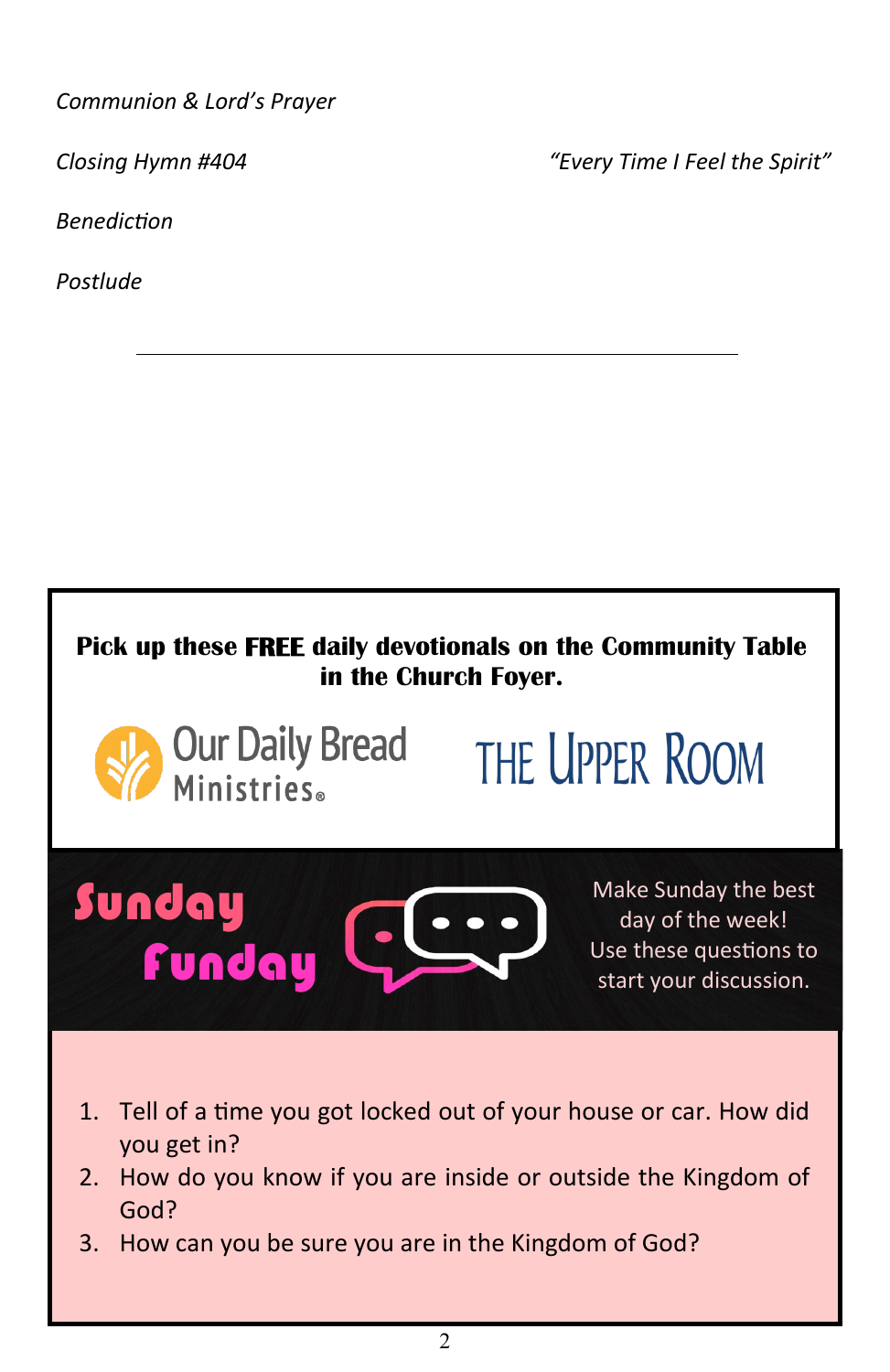# **Announcements**

**Fellowship Hour -** Volunteers are needed to provide/serve refreshments and treats after worship each Sunday. Please see the sign-up sheet in the Fellowship Hall if you would be willing to help.

**Get to Know Your Neighbors** - Please see the sign-up sheet in the Fellowship Hall to volunteer for a Thursday night this summer. We need a couple or family to "Host" the event each week.

**Community Meal -** Zion Lutheran Church hosts the Community meal every Monday from 4-6pm. This is a free community event. No reservations required. All are welcome. (No meal will be served on July 4th.)

**Meet the Neighbors around FUMC -** Please grab a route in the Fellowship Hall and plan to visit those houses next week. Hand out the postcard advertising Sunday Worship and Get to Know Your Neighbors. This is a great way to share the good things happening at FUMC.

# Summer Sermon Series:

**Praying the movies - A look at faith through films in pop culture**

**Upcoming films:**

**June 12th - "Babette's Feast" June 19th - MN Adult & Teen Challenge Choir June 26th - "Tender Mercies"**

# Get to Know Your Neighbors

All-Church and neighborhood picnic All summer long Thursdays 6pm - 8pm

Sign up to be a host!